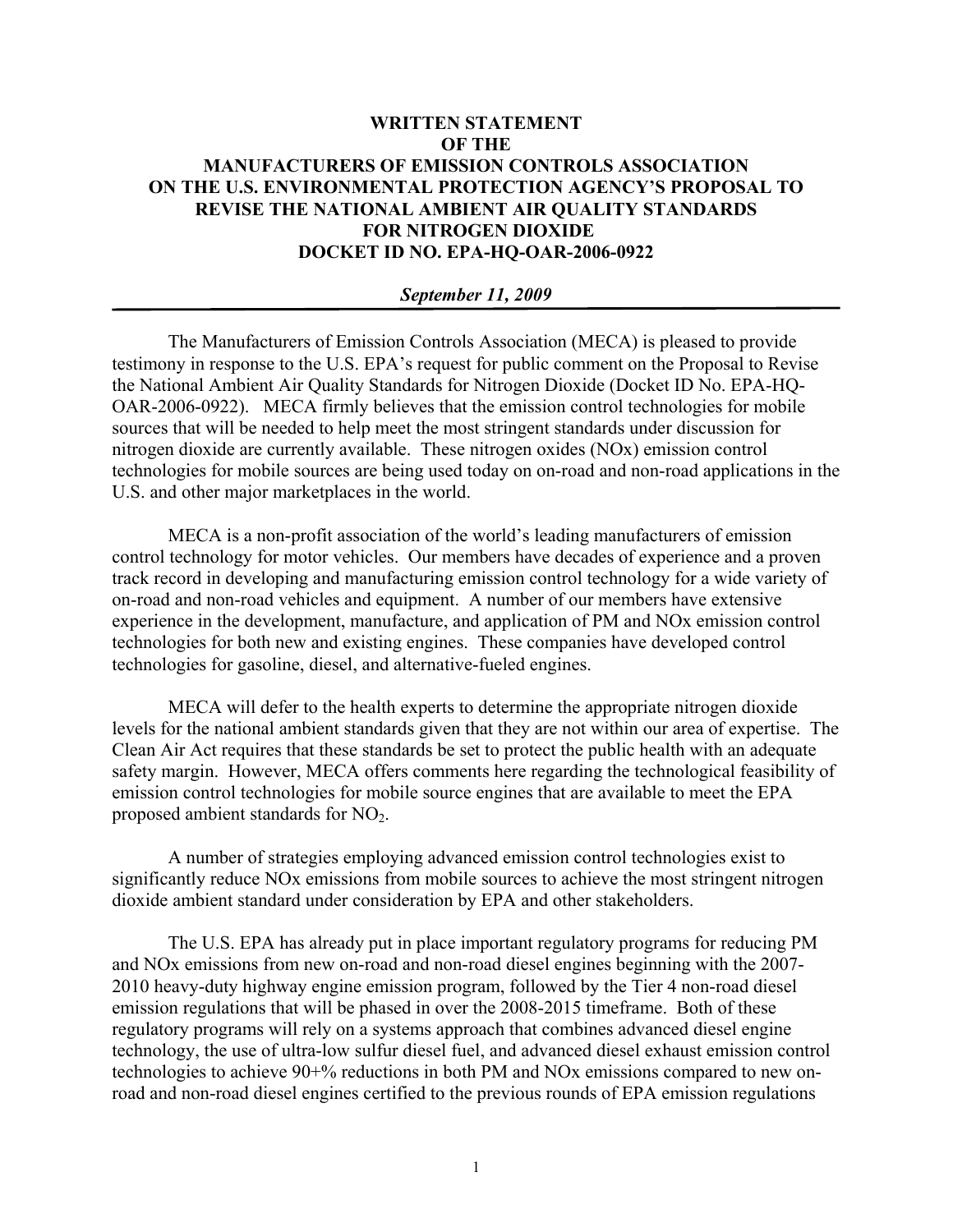(e.g., EPA's 2002-2004 on-road, heavy-duty diesel standards and EPA's Tier 3 non-road diesel standards). Diesel exhaust emission control technologies that are expected to play a major role in complying with both EPA's future emission standards for new engines include diesel oxidation catalysts (DOCs), diesel particulate filters (DPFs), closed crankcase filters (CCFs), selective catalytic reduction catalysts (SCR), and NOx adsorber catalysts. MECA believes that further reductions in NOx emissions from new heavy-duty on-road and off-road diesel engines beyond the 2010 on-road and Tier 4 off-road requirements will be possible through the combinations of more advanced diesel engines with advanced diesel exhaust emission control technologies including SCR and/or NOx adsorber catalysts. Additional tightening of NOx standards for both on-road heavy-duty and off-road new diesel engines beyond the 2010 heavyduty highway and Tier 4 off-road diesel emission standards should be considered by EPA as an additional strategy that could further reduce  $NO<sub>2</sub>$  levels across the country.

Selective Catalytic Reduction (SCR) technology is a proven NOx control strategy. SCR has been used to control NOx emissions from stationary sources for over 20 years using either ammonia or urea injection ahead of the SCR catalyst to serve as the reductant that reacts with NOx in the lean diesel operating environment. Stationary demonstrations range from diesel back-up generators, gensets and stationary engines used on large construction cranes. MECA has summarized this stationary diesel engine experience in a case study report available at: http://www.meca.org/galleries/default-

file/Stationary%20Engine%20Diesel%20Retrofit%20Case%20Studies%200807.pdf.

More recently, SCR systems have been applied to mobile sources, including trucks, offroad equipment, and marine vessels. Applying SCR to diesel-powered engines provides simultaneous reductions of NOx, PM, and HC emissions. Open loop SCR systems can reduce NOx emissions from 75 to 90 percent. Closed loop systems on stationary engines have achieved NOx reductions of greater than 95 percent. Modern SCR system designs have been detailed for mobile source applications that combine highly controlled reductant injection hardware, flow mixing devices for effective distribution of the reductant across the available catalyst crosssection, durable SCR catalyst formulations, and ammonia slip clean-up catalysts that are capable of achieving and maintaining high NOx conversion efficiencies with extremely low levels of exhaust outlet ammonia concentrations over thousands of hours of operation.

The majority of heavy-duty engine manufacturers are offering urea-SCR systems in highway truck applications to comply with Euro IV and V emission regulations in Europe, with more than 500,000 of these European SCR-equipped trucks already in service. The majority of engine manufacturers here in North America have announced their intentions to introduce combined DPF+SCR system designs for complying with EPA's 2010 heavy-duty highway emission standards. DOC+SCR systems are also being used commercially in Japan for new diesel trucks by several engine manufacturers to comply with Japan's 2005 standards for new diesel trucks. Several technology providers are developing and demonstrating retrofit SCR systems for both on-road trucks and off-road equipment that combine SCR catalysts with either DOCs or DPFs. In these highway diesel engine applications that combine catalyst-based DPFs or DOCs with SCR catalyst, vehicles are operated on ultra-low sulfur diesel fuel to enable the use of catalysts to achieve significant and durable PM reductions.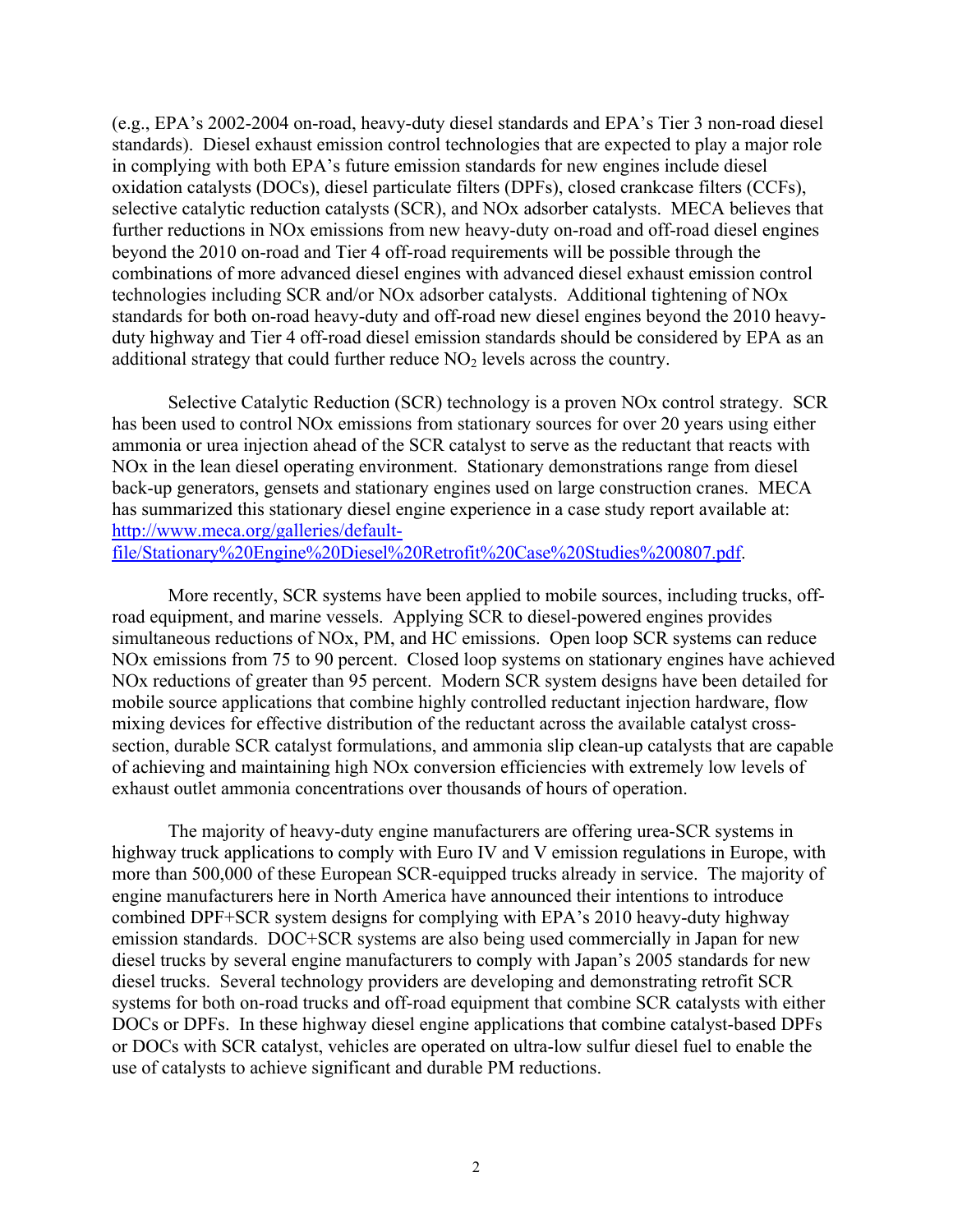Since the mid-1990s, SCR technology using a urea-based reductant has been safely installed on a variety of marine applications in Europe, including auto ferries, cargo vessels, military ships, and tugboats, with over 300 systems installed on engines ranging from approximately 450 to over 10,000 kW. Many of these systems reduce NOx emssions from their vessels to under 1 g/kWh with some applications operating at below 0.5 g/kWh NOx. The marine diesel SCR experience includes installation on both large 2-stroke and 4-stroke marine diesel engines. In most applications, vessels equipped with SCR systems have been successfully operated on marine fuels with up to 1.5% sulfur levels (15,000 ppm). SCR systems on stationary engine applications have seem some limited operation on fuels with sulfur levels as a high as 3.5% (35,000 ppm S).

NOx adsorber technology is another available NOx control strategy that can reduce NOx emissions from new diesel engines. NOx adsorber catalysts are currently being used commercially in light-duty gasoline direct injection (GDI) engines sold in Europe and Japan and on several light-duty and heavy-duty diesel vehicles currently sold in the U.S. Additional lightduty diesel introductions are expected for the U.S. market that will employ NOx adsorber catalysts for complying with either the ARB LEV II or the EPA Tier 2 light-duty vehicle emission limits. NOx emission control technologies are also under development that combines NOx adsorber catalysts and SCR catalysts to provide high efficiency NOx reductions without the need for an additional reductant (e.g., urea).

The emergence of "clean diesel" light-duty vehicles in the U.S. that employ DPFs, SCR catalysts, and/or NOx adsorber catalysts, and the significant number of near-zero tailpipe and evaporative emission light-duty gasoline vehicle models that have been certified to date by ARB as partial-zero emission vehicles (PZEVs, more than 40 current models) or super ultra-low emission vehicles (SULEV) provides strong evidence that new light-duty vehicles sold in the U.S. are capable of achieving NOx exhaust emissions below EPA's fully phased-in Tier 2 fleet average NOx limit of 0.07 g/mile. As a strategy to comply with a more stringent nitrogen dioxide standard, EPA should develop a Tier 3 light-duty vehicle program that uses available advanced emission control technologies for both exhaust and evaporative emissions to achieve further reductions in hydrocarbon and NOx emissions in new passenger cars and light-duty trucks. ARB is already developing a LEV III light-duty program that will push light-duty vehicles toward a SULEV or Tier 2, Bin 2 fleet average emission level in the middle of the next decade. EPA should follow California's lead and develop a Tier 3 light-duty emission program that reduces the fleet average NOx emission standard to the range of 20-30 mg/mile, equivalent to the current Tier 2, Bin 2 or Tier 2, Bin 3 NOx emission limits.

Due to the long operating lives of diesel engines, it will take decades for older, "dirtier" on-road and non-road diesel engines to be replaced with the mandated newer "cleaner" engines. Given the health and environmental concerns associated with diesel engines and because existing on-road and non-road diesel engines make up a significant percentage of the diesel pollution inventory, there is an increasing interest in retrofitting the existing legacy fleet of on-road and non-road diesel engines as a means of complying with federal or state ambient air quality standards for NO<sub>2</sub>. MECA believes that proven retrofit technologies including combinations of DOCs or DPFs with SCR catalysts, lean NOx catalysts, NOx adsorber catalysts, or low pressure EGR, are emerging to deliver significant reductions in PM and NOx emissions from existing on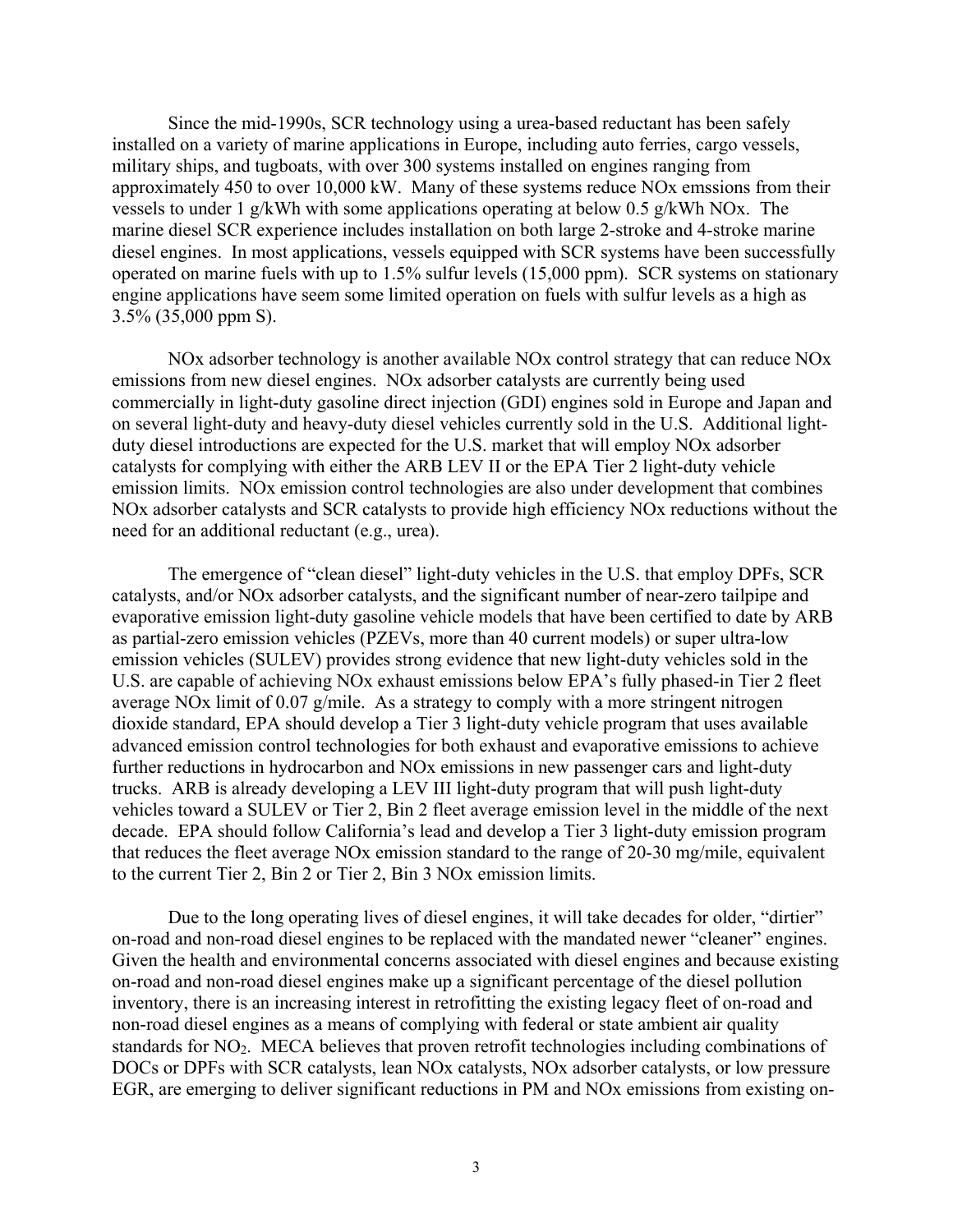road and non-road diesel engines. MECA member companies are already investing considerable resources in expanding the number and scope of verified retrofit technologies that can provide significant reductions of PM and NOx emissions to existing diesel vehicles and equipment. MECA believes that additional incentives through significantly increased funding for EPA's National Clean Diesel Campaign or mandatory in-use, vehicle emission regulations to reduce both PM and NOx emissions are necessary to accelerate the retrofit of the older, in-use on-road and off-road diesel engines. A strong national retrofit program would provide significant reductions to both PM and NOx (including  $NO<sub>2</sub>$ ) emissions from the millions of existing on-road and off-road diesel engines that are employed on a daily basis across the country.

MECA believes that further reductions of NOx emissions from the existing light-duty vehicle fleet can be achieved by revising the current EPA aftermarket converter performance requirements. California has recently revised their aftermarket converter requirements for lightduty, gasoline vehicles by requiring a higher level of emission performance and longer durability standards. ARB's regulation will eliminate the sale of older aftermarket converter products that have modest performance standards and a limited 25,000 mile warranty, and require that higher performance and more durable OBD-compliant aftermarket converter products be used on both non-OBD and OBD-equipped vehicles starting in January 2009. These ARB-approved OBDcompliant aftermarket converters are warranted for 50,000 miles based on the use of a more aggressive, high temperature, accelerated engine-aging protocol compared to the vehicle durability demonstration currently required by EPA for approved aftermarket converter products. EPA has not updated its aftermarket converter requirements since 1986 and with more than three million aftermarket converters sold per year across the U.S. (based on surveys completed by MECA with aftermarket converter manufacturers), significant additional reductions of hydrocarbon emissions, including toxic hydrocarbon emissions, and NOx emissions could be achieved with a national aftermarket converter policy that made use of the same higher performance OBD-compliant aftermarket converters available in California.

Closed-loop, three-way catalyst-based systems are already being used on large, sparkignited, off-road engines to meet ARB's and EPA's 2004 3.0 g/bhp-hr HC + NOx standard. Closed-loop, three-way catalyst systems will also be the primary technology pathway for meeting the EPA and ARB 2007 exhaust emission standard of 2.0 g/bhp-hr  $HC + NOx$ . Retrofit kits that include air/fuel control systems along with three-way catalysts have been sold into the LPG-fueled fork lift industry for installation on uncontrolled engines (an LSI application) for nearly 10 years. In both new engine and retrofit applications, these closed-loop three-way catalyst systems have shown durable performance in LSI applications, consistent with the excellent durability record of closed-loop three-way catalyst systems used in automotive applications for more than thirty years. MECA believes that advanced three-way catalyst technology based on automotive applications can provide a cost-effective, durable, high performance solution for controlling NOx and HC emissions from new and existing large sparkignited engines used in off-road applications.

Other off-road spark-ignited engines including those used on ATVs, off-road motorcycles, snowmobiles, and a variety of small engine applications are contributors to mobilesource NOx emissions. MECA believes that hydrocarbon and NOx emissions from these off-